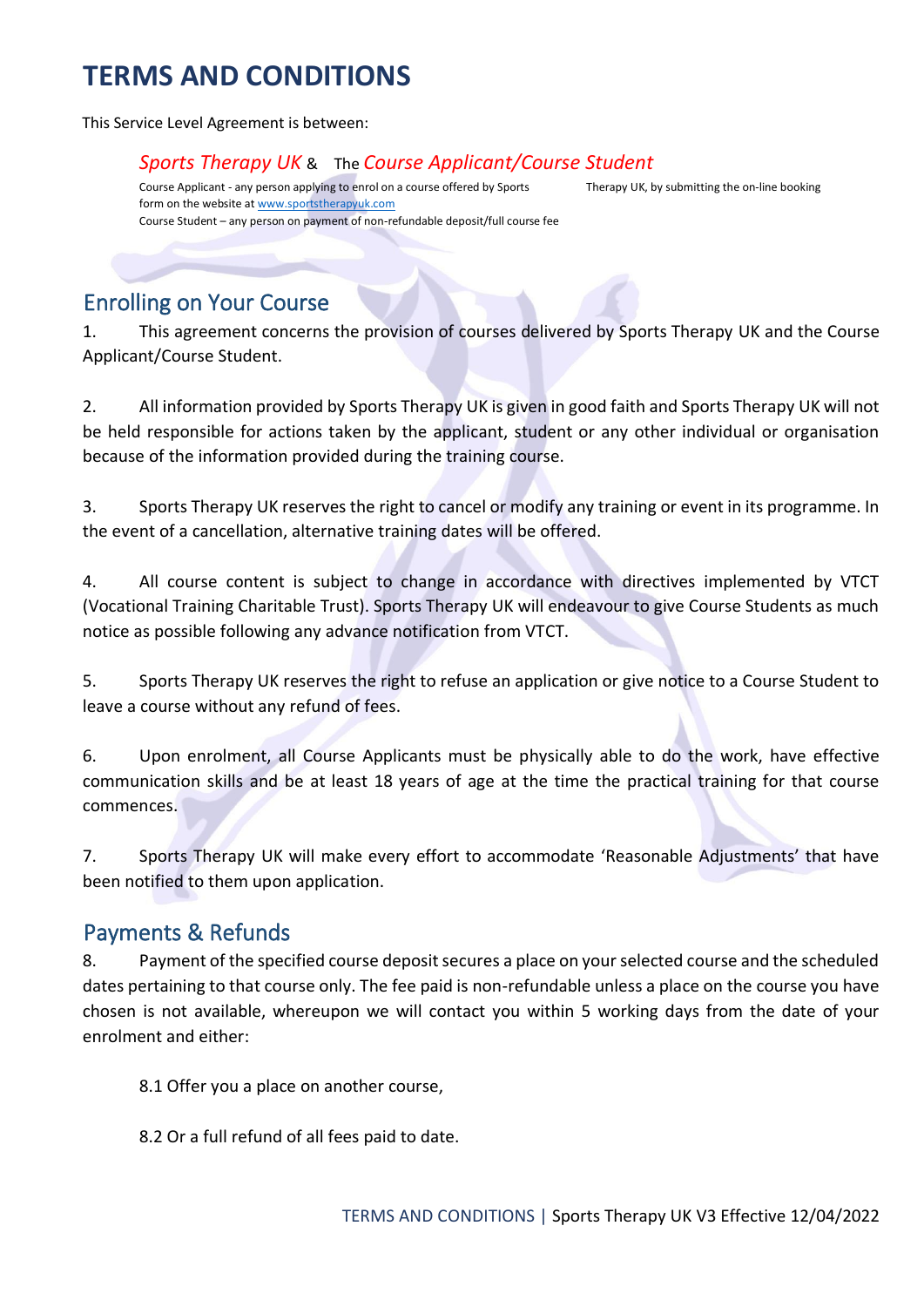9. An application is not complete until Sports Therapy UK has confirmed that a place is available, and the deposit or full payment has been received.

10. The amount specified upon enrolment will not be altered for the duration of the course.

11. Payment may be made online by credit or debit card using the Worldpay, online payment system. All major credit and debit cards are accepted.

11.1 If payment is made using a credit/debit card not in the Course Applicant's/Course Student's name permission must be sought from the card holder and by making such payment on-line you are confirming that permission has been sought and obtained.

11.2 Please note that if you do not provide accurate details (including type of card and number) or if your credit card company does not authorise payment, your application will be deemed void. Sports Therapy UK will not accept any liability for costs incurred arising from applications deemed void in this manner.

11.3 Payments may also be made via PayPal, direct debit, cheque, or bank transfer. With the latter any bank charges need to be met by the payer.

12. After 14 days from the date of enrolment until 28 days before the start of the practical training, course deposits are non-refundable.

12.1 For CPD and Short courses where the full course fee is payable upon enrolment, no refunds are offered after 14 days from the date of enrolment.

13. From 28 days onwards before the start of the practical training for your course, the Course Applicant/Course Student will become liable for the total fee for the course they have enrolled upon whether they attend the remainder of the practical training or not.

14. Applications for refunds of any course fees paid according to the conditions above, will only be accepted providing a written request (by post or email) has been received by Sports Therapy UK from the Course Applicant/Course Student and subject to the safe return of any course materials, textbooks, etc, in good condition. We will acknowledge receipt of applications for refunds. If you do not receive this within 3 working days, please contact us by phone.

15. We reserve the right to charge interest and administration fees in relation to any overdue payments, or changes requested to the course you enrolled upon.

16. We will make any reimbursements due using the same means of payment as you used for the initial transaction unless you have expressly agreed otherwise.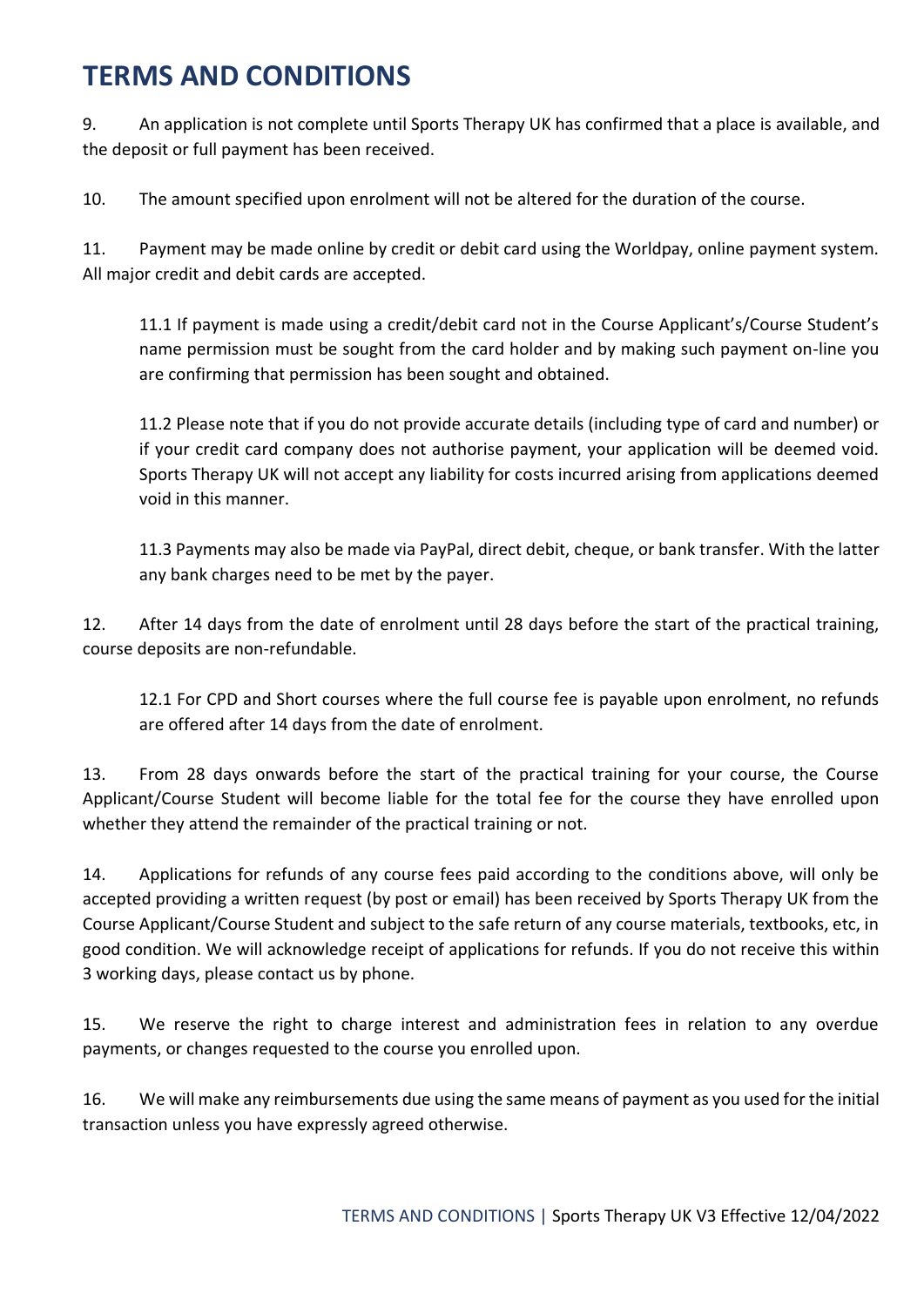### Cooling Off Period.

17. All course fees are fully refundable subject to receipt of a written request from the Course Applicant for a period up to 14 days after the date of enrolment, and subject to the safe return of any course materials, textbooks, etc, in good condition.

17.1 Where the 14 days since enrolment falls within the 28 days prior to the start of the practical training, this condition will take precedence.

# **Attending Your Practical Training**

18. You must attend ALL the practical training for the course you have enrolled upon, and in the chronological order scheduled.

#### Missing Up to 2 Days of Your Practical Training

19. If after commencing your practical training, you are unable to attend part of your scheduled course, you may arrange individual tuition (a 'catch-up session') with a course tutor from Sports Therapy UK.

19.1 This must take place before the continuation of the practical training for the course you are enrolled upon, at a fee specified by Sports Therapy UK. We will charge a minimal fee to cover our tutor costs and administration only.

19.1.1 If this comprises the final day/s of your course, you must accept individual tuition offered within 2 calendar months of your course date/s missed.

19.1.2 If it is not possible for you attend any dates offered for individual tuition, please refer to the section on Restarting your course below.

19.2 These 'catch-up' sessions may be offered on a weekday or weekend, subject to tutor availability.

19.3 'Catch-up' sessions normally cover the content missed in half the scheduled practical training time because one-to one tuition is usually more succinct, but this is subject to the content missed and confirmation from our academic staff.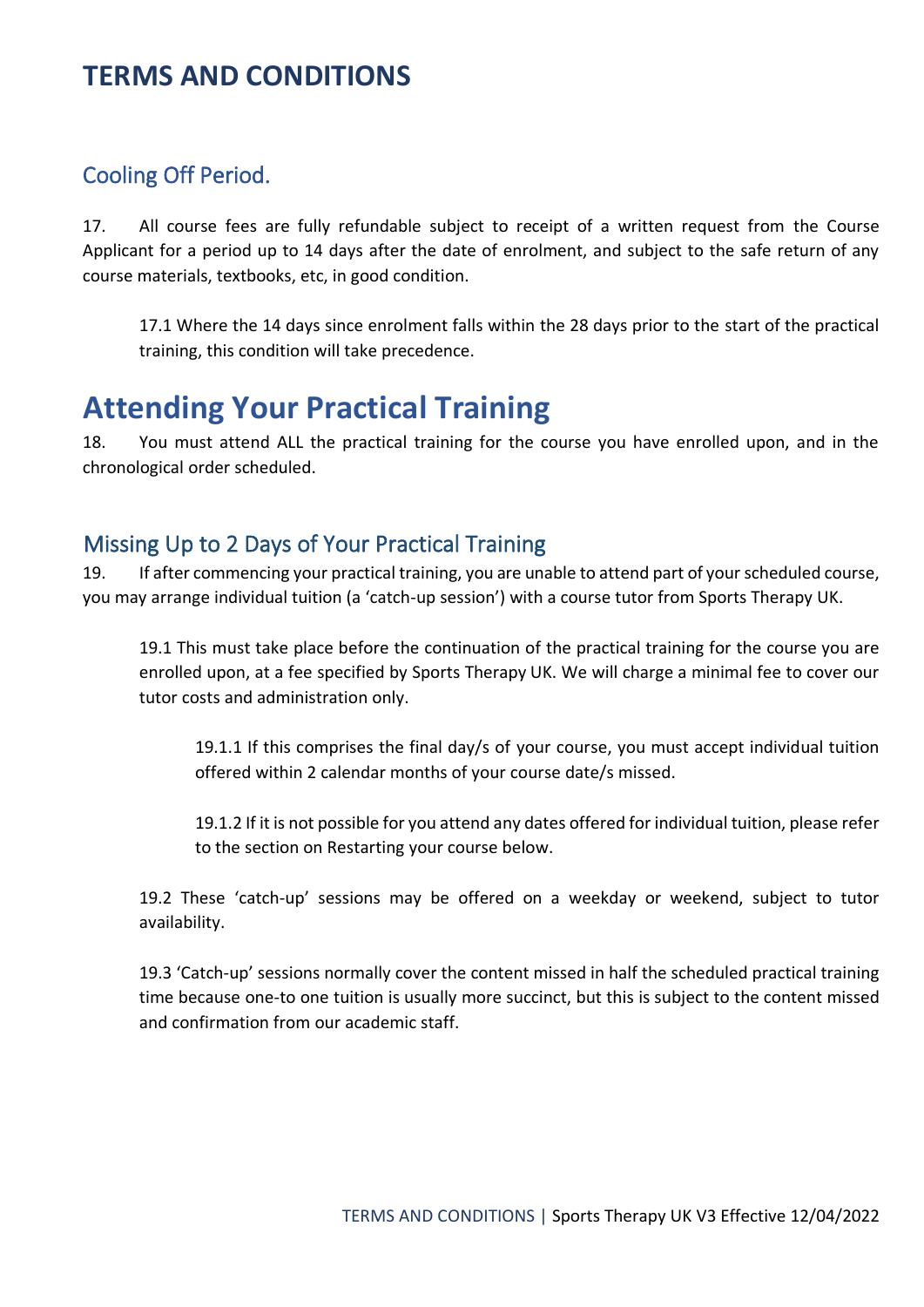### Missing more than 2 Days of Your Practical Training.

20. Please note that the maximum number of training days that you may cover by individual tuition is 2 days from any one course. Once you exceed this limit, missing any further tuition must be addressed by restarting your training on another course as indicated below.

### Deferring the Start of Your Practical Training.

21. If you have not started your practical training you may apply to Sports Therapy UK to defer to another course, subject to:

21.1 Your application to defer being received in writing by Sports Therapy UK no later than 14 days before the start date of the course you are enrolled on.

21.2. Deferring the start of your course no later than 6 months after the original start date.

21.3 Receipt of the specified administration fee (see table below).

22. You may defer to another course once only. If you do not complete the practical training on the specified and agreed deferred course, you will be required to enrol on the course again at the full fee quoted at that time.

23. When deferring part of your practical training please note that the practical training must be completed within 6 months of your original start date of the practical training at Level 3, and within 8 months at Level 4. Practical training must be completed within the specified periods to ensure continuity and that any assessments completed are deemed to be current.

23.1 If you are not able to conform with this, or no places are available on another course that fall within this period at the time you wish to defer, you will be required to start the course again – see below.

#### Restarting Your Practical Training.

24. If, after commencing your practical training, you are unable to continue with your scheduled course, and you unable to conform with the conditions under Attending Your Practical Training above, you must restart your practical training, subject to availability of places, and

24.2 Restarting your practical training no more than 6 months from the final day of practical training attended.

24.3 Receipt of your retraining course fee (see table below) which will be due immediately upon confirmation of the new course date.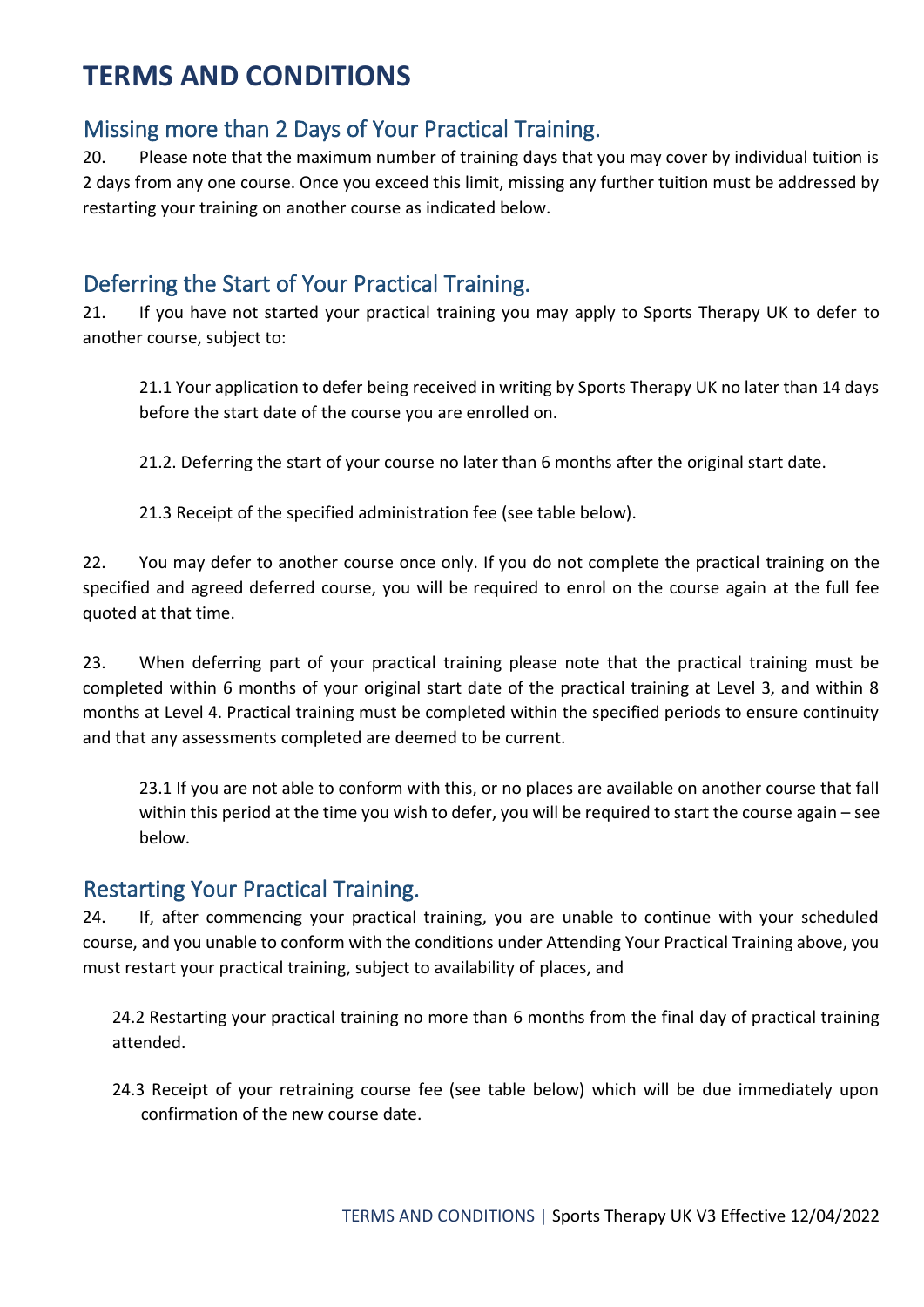### Practical Training Cancellations by Sports Therapy UK

25. We avoid cancelling any advertised course unless necessary. However, if we do not have enough applicants to proceed, we will reschedule and offer alternative dates.

26. If we are forced to cancel any part of our practical training due to circumstances beyond our control, such as inclement weather conditions or government restrictions during a pandemic we will immediately schedule new date/s to cover the part of the course missed, and where appropriate this will be before the next scheduled part of the course training.

26.1 Please note under these circumstances we cannot be held responsible for any reimbursement of the cost of accommodation or travel.

26.2 We will try to match any weekend days cancelled, with rescheduled weekend dates and the same with weekdays but this will be subject to available training dates, tutors, and training facilities.

26.3 We understand that not all students may be able to attend the new date/s and in these circumstances, we will liaise with you to offer alternative course dates.

26.4 Please note that we do not offer partial refunds under any circumstances.

### Examinations & Assessments.

27. All first attempt Examination & Assignment fees are included in our course fees, which must be settled prior to the release of any results. Fees for further attempts at examinations will be chargeable in advance (see table below).

28. When you attend the practical training, you must take all exams and assessments at the scheduled times on your course. Any unsuccessful attempts or failure to attend, will lead to retakes for which there are fees payable – see table below.

29. All scheduled examinations dates and final dates for applying to take exams are available on the calendar page of our website.

30. All final application dates for examinations are available on the calendar page of our website.

31. Scheduled exam dates will be added to the Course Dates webpage on our website at Sports Therapy UK.

32. An Exam Application Form may be downloaded from the Student Centre page of our website.

33. Exam & Assessment applications (including any related exam fees) will only be accepted up to and including the exam final application date.